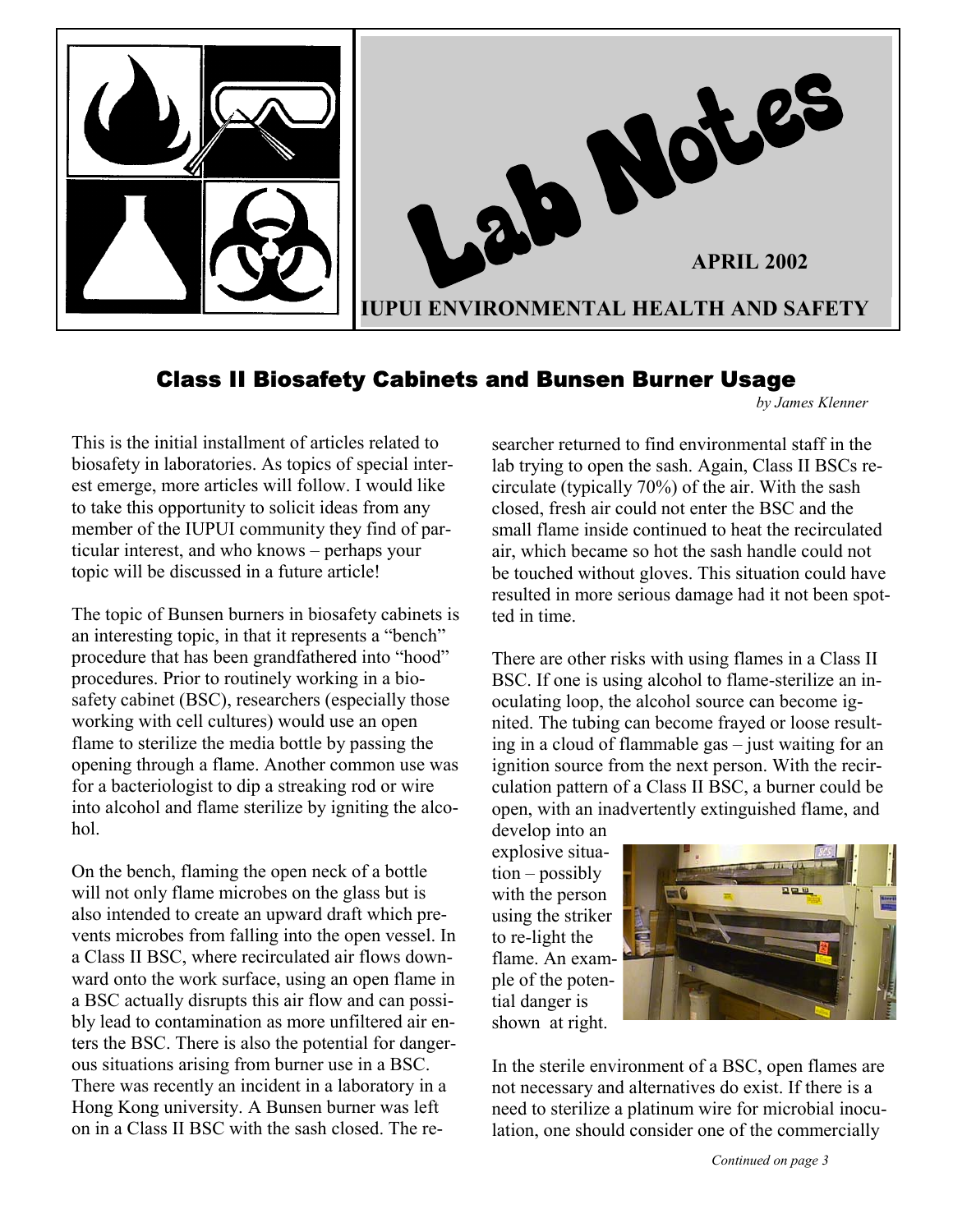## UPUI ENVIRONMENTAL HEALTH AND SAFETY APRIL 2002

# LOOKING GOOD *By Kyla Henke*

Do you like to wear your safety glasses in your laboratory? Do you think that they are uncomfortable? Do you think that they are ugly and unattractive? Nobody likes to wear their safety glasses; however, safety glasses must be worn in order to protect yourself and to comply with University Policy and Procedures.

All University laboratories that are classified as a Class 2 or a Class 3 are required to wear safety glasses if not all of the time, at



least part of the time. Class 2 laboratories are laboratories that use chemicals, biologicals, or physically hazardous materials on an occasional basis and require the use of safety glasses at that time. Class 3 laboratories are labs that routinely use chemicals, biologicals, or machinery and require wearing safety glasses at all times. University policy exists not only to meet standards set forth by OSHA, but also for the personal protection of staff and visitors who enter the laboratories.

Companies such as Uvex, American Allsafe, Wilson, Smith and Wesson, etc. provide safety glasses that are comfortable, attractive, and affordable. Safety glasses produced by these companies vary in style, size, shape, and color. The price range generally varies from about \$3.00-\$12.00 per pair of glasses. This is quite affordable and a small price to pay to protect yourself from the risk of losing your vision.

Next time you think you are too cool for safety glasses, think about the new styles and comfort levels. Don't risk your vision by leaving your safety glasses on the lab bench.



**RAPZ'"** 

Although safety glasses may not be comfortable and may clash with your personal style, there are some good reasons to wear them. Wearing safety glasses and other personal protective equipment is an integral part in providing a positive laboratory experience. Safety glasses must be worn not only to protect you from the work that you are doing, but also must be worn to protect you from potentially harmful situations anyone else in the laboratory may be creating.

### **NEW EMPLOYEE TRAINING SCHEDULE**

### **Union Building Roof Lounge - 6th Floor**

**General Safety-For all new employees. April 2, 9, 16, 23, 30, 2002** <br>10:00-12:00 Noon **May 7, 14, 21, 28, 2002** 

10:00- 12:00 Noon **May 7, 14, 21, 28, 2002 June 4, 11, 18, 25, 2002 July 2, 9, 16, 23, 30, 2002** 

### **Union Building (North) - Room 542**

**Bloodborne Pathogens-For all employees April 8 & 22, 2002** who may be exposed to human blood, **May 13 2002** who may be exposed to human blood, body fluids or tissue. Session held the 2nd **June 10 & 24, 2002** & 4th Monday of every month from **July 8 & 22, 2002** 8:30 - 9:30 A.M.

**Chemical Lab Safety-** For all employees **April 8 2002** who work with chemicals in laboratories. **May 13 2002** Sessions held the second Monday of **June 10 2002**<br>every month from 9:30 - 11:30 A.M. **July 8 2002** every month from 9:30 - 11:30 A.M.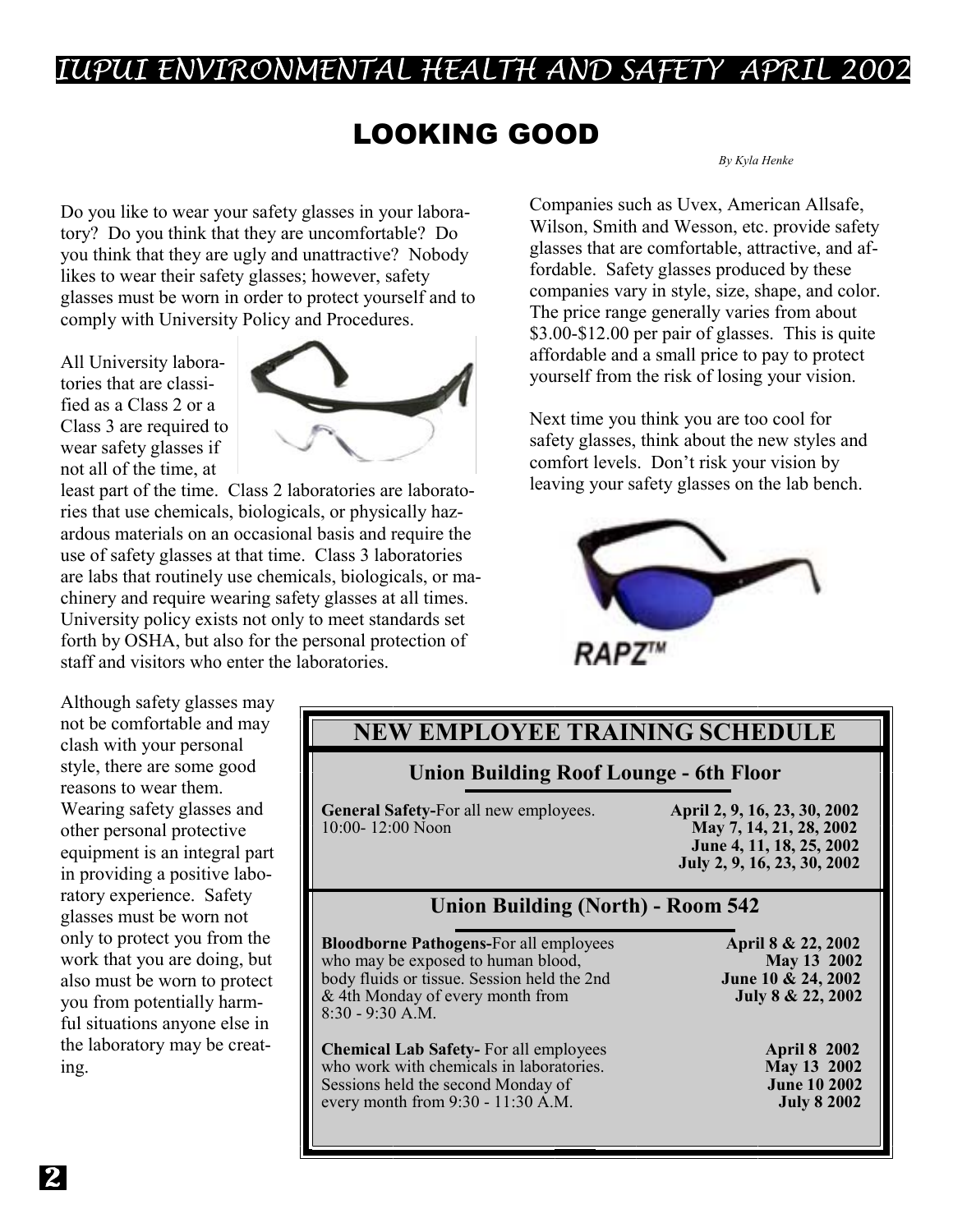# UPUI ENVIRONMENTAL HEALTH AND SAFETY APRIL 2002

### Introducing ...



As the newly hired Biosafety Manager for IUPUI, I'd like to take a moment to introduce myself. My name is Jim Klenner and my position is within the Department of Environmental Health and

Safety in the Union Building. I'm fortunate to be in a newly created position, but not without involving several areas of immediate attention. Until recently, the Biosafety Program at IUPUI was rudimentary; therefore, my primary task will be to create and implement a complete program that takes into account both the needs of researchers and the university itself. This will involve determining what those needs are in generalized and lab-specific terms through direct contact with research and clinical personnel at various levels. I have had the pleasure of meeting with many of you so far, and look forward to contacting others as the months go by. By participating as an active member of the IBC, IACUC, Biohazard Committee and Biohazard Compliance Committees, I will come to know many of you in a short time.

The Biosafety Program I envision at IUPUI will not only assure safe work environments where biological hazards exist, but will be a "service oriented" style of program. While the safety of laboratory personnel working with biological materials is important above all else, implemented procedures should be welcomed and not merely delegated. The input of any involved individual will always be paid attention to and hopefully safe practices can be maintained through education and understanding. To that end I offer my assistance to any person with questions and concerns regarding Biosafety in the workplace.

What can IUPUI expect in the coming year? I have recently updated the Bloodborne Pathogen Training module, including revisions made to the OSHA standard resulting from the Needlestick Safety and Prevention Act of 2001. I've taken an active role in getting this institution registered with the CDC for Select Agent use in order to ensure compliance with 42 CFR Part 72 and the USA Patriot Act of 2001. I plan to develop a Biosafety Training module that goes beyond the scope of BBP

Training and provides information for the safe use of Biosafety Cabinets. In the near future, there will be a Shipping and Packaging Infectious Substances Training module available allowing for required certification of attendees. I am also in the process of creating a Biosafety Manual for IUPUI and will eventually make this available through the EHS web page. The coming year will certainly be robust as the IUPUI Biosafety Program is fully implemented.

Once again, if there are ever concerns or questions regarding Biosafety, please do not hesitate to call or email.

#### Class II Biosafety Cabinets and Bunsen Burner Usage *Continued from page 1*

available electric "furnaces" or even disposable presterilized inoculating loops. If there is a reasonable

need for a burner within a Class II BSC, an alternative would be the new micro-burners available from Fisher Scientific, seen at right.



These work by using a small pilot light and depressing a touch plate for each flame use – thus removing the presence of a constant and larger flame from an older Bunsen burner.

Baker, the leading manufacturer of BSCs, states that open flames are not to be used in their Class II hoods unless approved by a responsible safety officer. It is my hope that I will be able to communicate these issues to individual researchers and come to some agreement regarding their use.